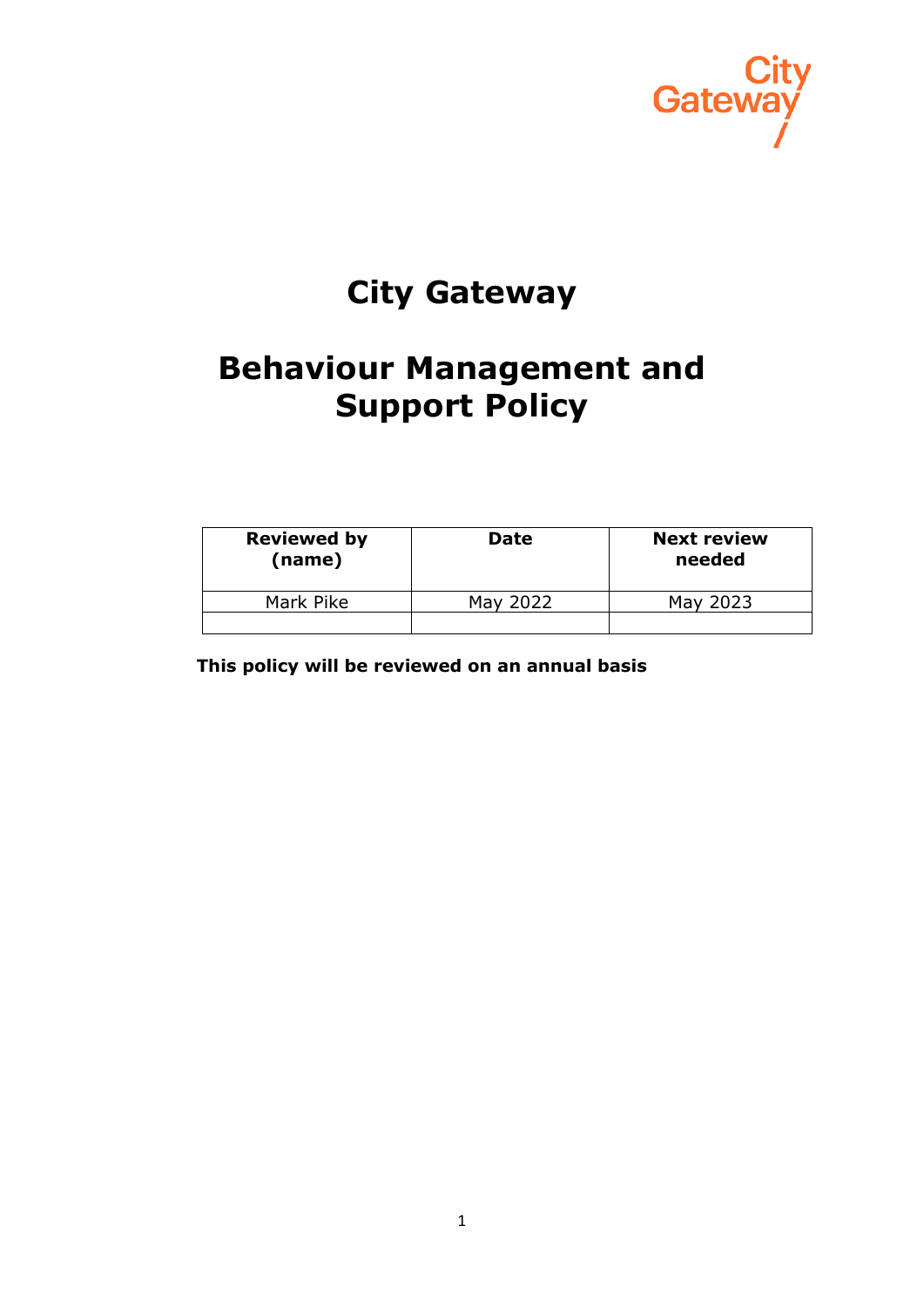

# **Contents Page**

| <b>Title</b>                                                                | Page(s)        |
|-----------------------------------------------------------------------------|----------------|
| Behaviour Management & Support Policy                                       | $1 - 2$        |
| Introduction                                                                | 3              |
| Objectives                                                                  | $3 - 4$        |
| Scope                                                                       | $\overline{4}$ |
| <b>Key Principals</b>                                                       | $\overline{4}$ |
| Code of Conduct                                                             | $\overline{4}$ |
| Roles & Responsibilities of learners & staff                                | 5              |
| Implementation of Learner Risk Assessment and Learner<br><b>SupportPlan</b> | $5 - 9$        |
| Related documents                                                           | 6              |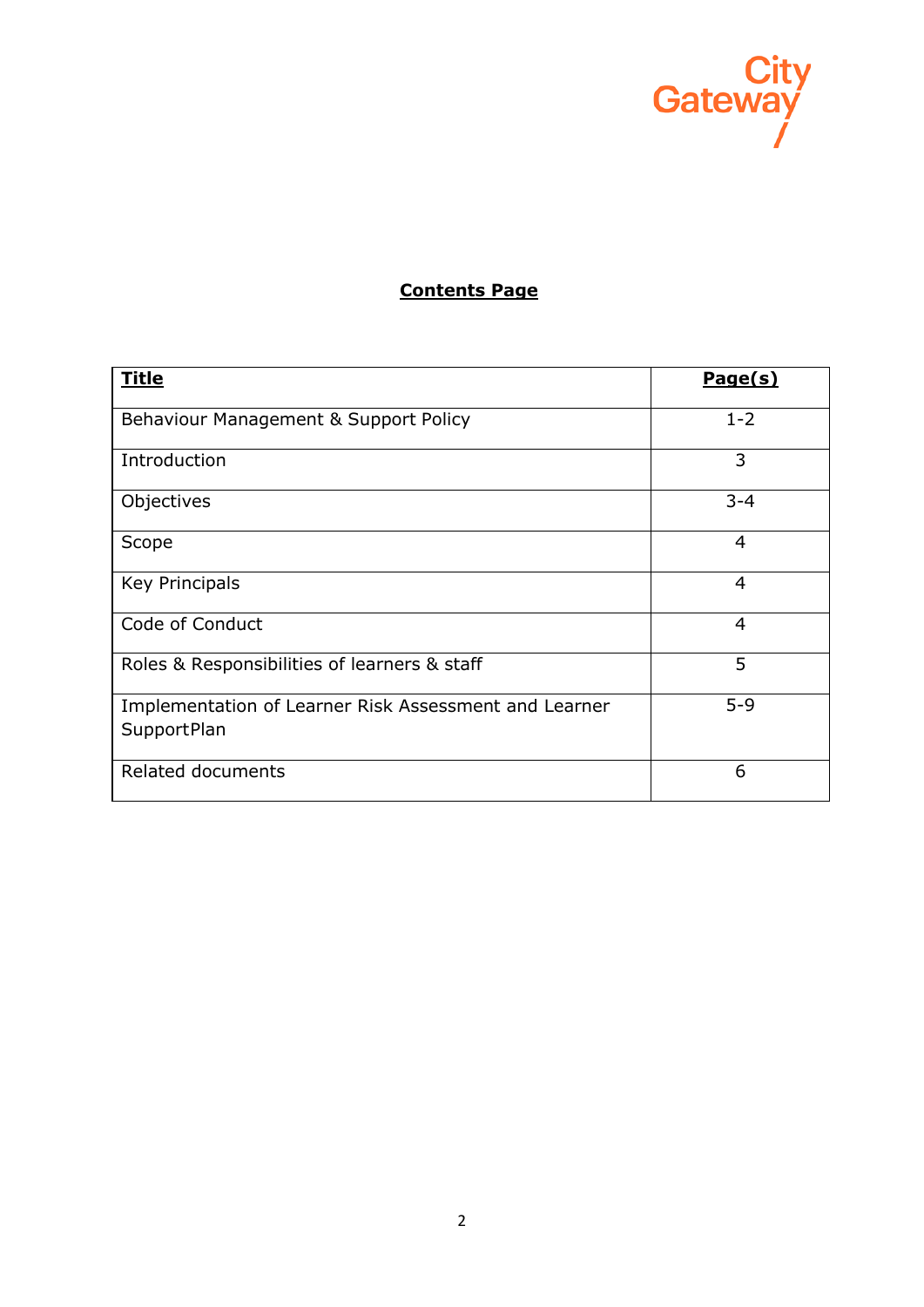

## **Introduction**

City Gateway aims to create a safe and effective working and learning environment. This policy is intended to assist and enable all our learners to achieve their full potential,through a broad and balanced educational experience.

City Gateway recognise that at the point of referral, where Information, Advice and Guidance (IAG) is being provided and throughout the learner journey, obstacles may occur, limiting progression. Recognition or disclosure of criminal offences, risk takingbehaviour / Safeguarding matters and other barriers e.g. ACE's, to learning may be identified, and support measures must be discussed.

In order to safeguard learners, staff and our community, City Gateway aims to support all learners, including those with barriers to education. For behaviour to be managed effectively it is necessary to follow the behaviour management process. This will determine the risk that any learner may pose and assess how best we can support them further.

This behaviour management and disciplinary process may be modified on an individual, discretionary basis due to complexities of conditions E.g. OppositionalDefiant Disorder (ODD).

## **Objectives**

- To ensure all learners behave, act responsibly and follow the rules and regulations relating to their Learning Programme, in order to maintain a safe ad professional training/working environment.
- To ensure all learners, staff, employers, partners and the community (whereappropriate) are safeguarded and supported where significant risks have been identified.
- All learners follow the Code of Conduct to ensure full potential is achieved andpositive behaviour is encouraged and acknowledged.
- Minor breaches of discipline are dealt with informally by the learner's Tutor / Coach.
- Major breaches of discipline are addressed according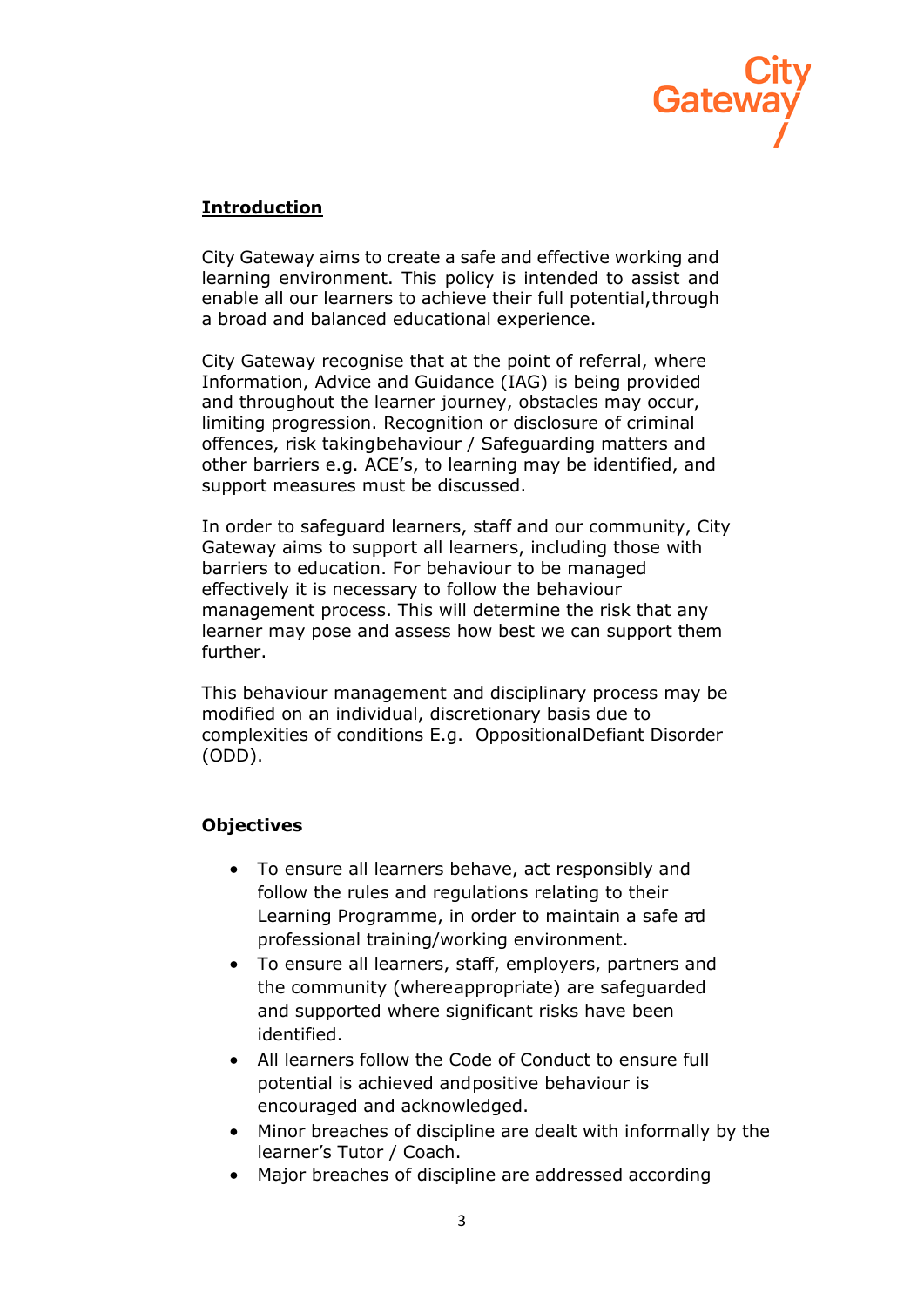

to severity by Head ofEducation and Inclusion.

- To work with parents/carers and other professionals to develop effective Learner Support Plans.
- To develop appropriate behaviour through positive interventions.

### **Scope**

• To cover all activities carried out during in-house and off-site training.

## **Key Principles**

- All learners are expected to behave and act responsibly, follow the rules andregulations of the training centre/workplace in order to maintain a safe and professional training/working environment.
- Minor breaches of discipline are dealt with informally by the Tutor discussingthe problem with the learner and giving them targets and time to improve.
- To recognise support needs and risks in order to prevent incidents or harm toothers and to company reputation.
- To monitor risks, including behaviour, with appropriate engagement of thelearners, parents/carers, agencies and employers (where appropriate).
- We will endeavour to support learners where behaviour needs to be addressed for them to make progress, using our learner support planand liaising with parents/carers and other agencies as necessary. The aim of which is to create opportunity for reintegration.

## **Code of Conduct**

In order to promote a positive learning environment, all learners are provided with ahandbook during their induction. This includes a code of conduct which explains expected behaviours and City Gateway's behaviour management process.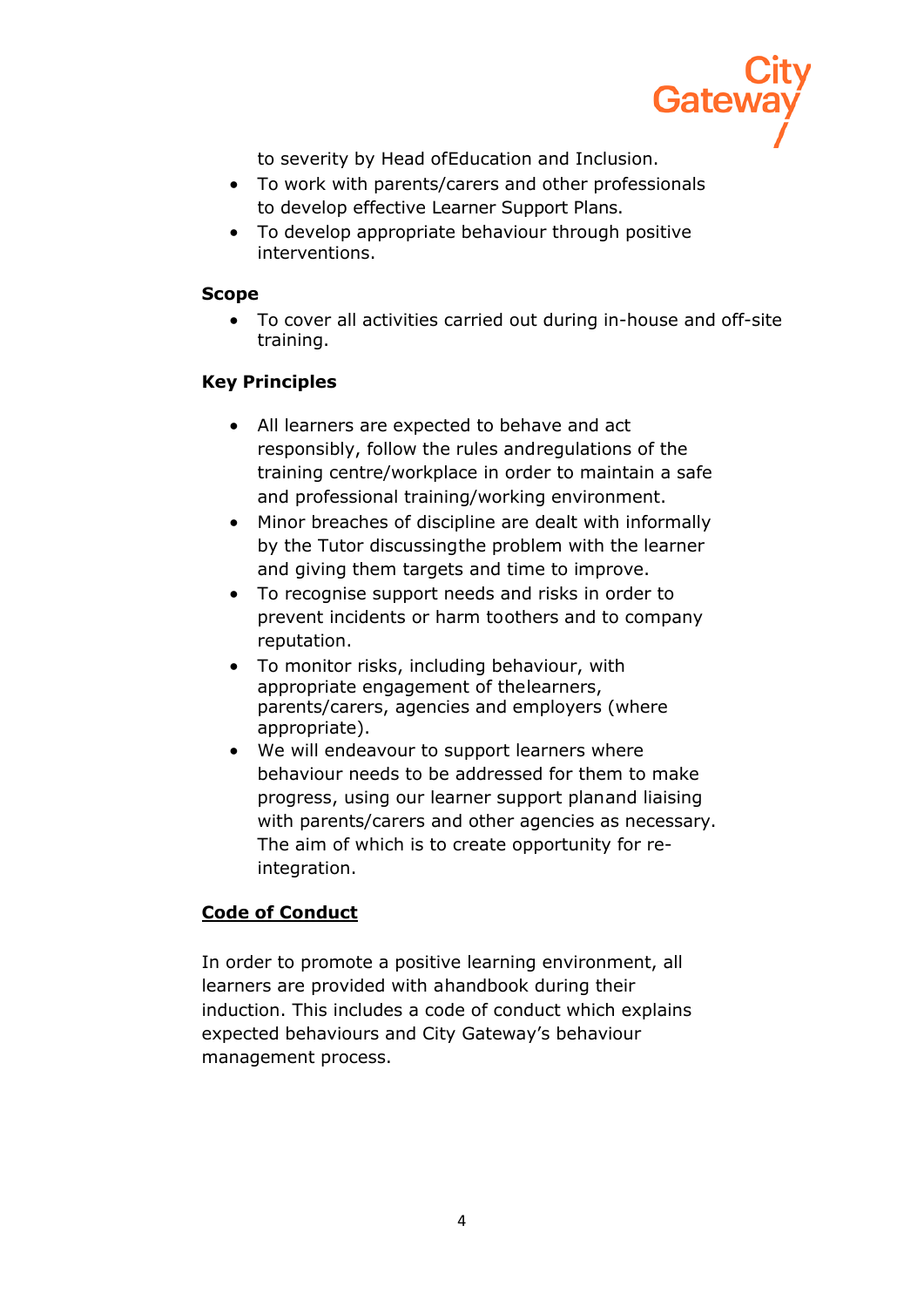

## **Roles & responsibilities**

**All**

### **Staff**

- To lead by example.
- To be fair and consistent when dealing with the behaviour of all learners.
- To promote the aims and values of City Gateway.
- To have high expectations of our learners.
- To meet the educational, social and behavioural needs of all learners.

#### **Learners**

- To embrace the Code of Conduct
- To use respectful language.
- To treat everyone with respect.
- To respect and be considerate of City Gateway's property and their learningenvironment.
- To manage their own behaviour, and seek support with any triggers.
- To act safely so that risks are minimised to themselves and others.
- To appreciate British Values.

## **Implementation**

#### **Learner Support Plan (LSP)**

- 1. The plan should be put in place when there has been an incident that warrants a formal response, or at on boarding when there is sufficient information that an LSP is considered necessary to ensure the learner is able to settle quickly.
- 2. The Learner Support Plan must be shared as necessary with other staffmembers in order to be effective.
- 3. The Learner Support Plan must also be updated after any behaviourmanagement warnings or meetings.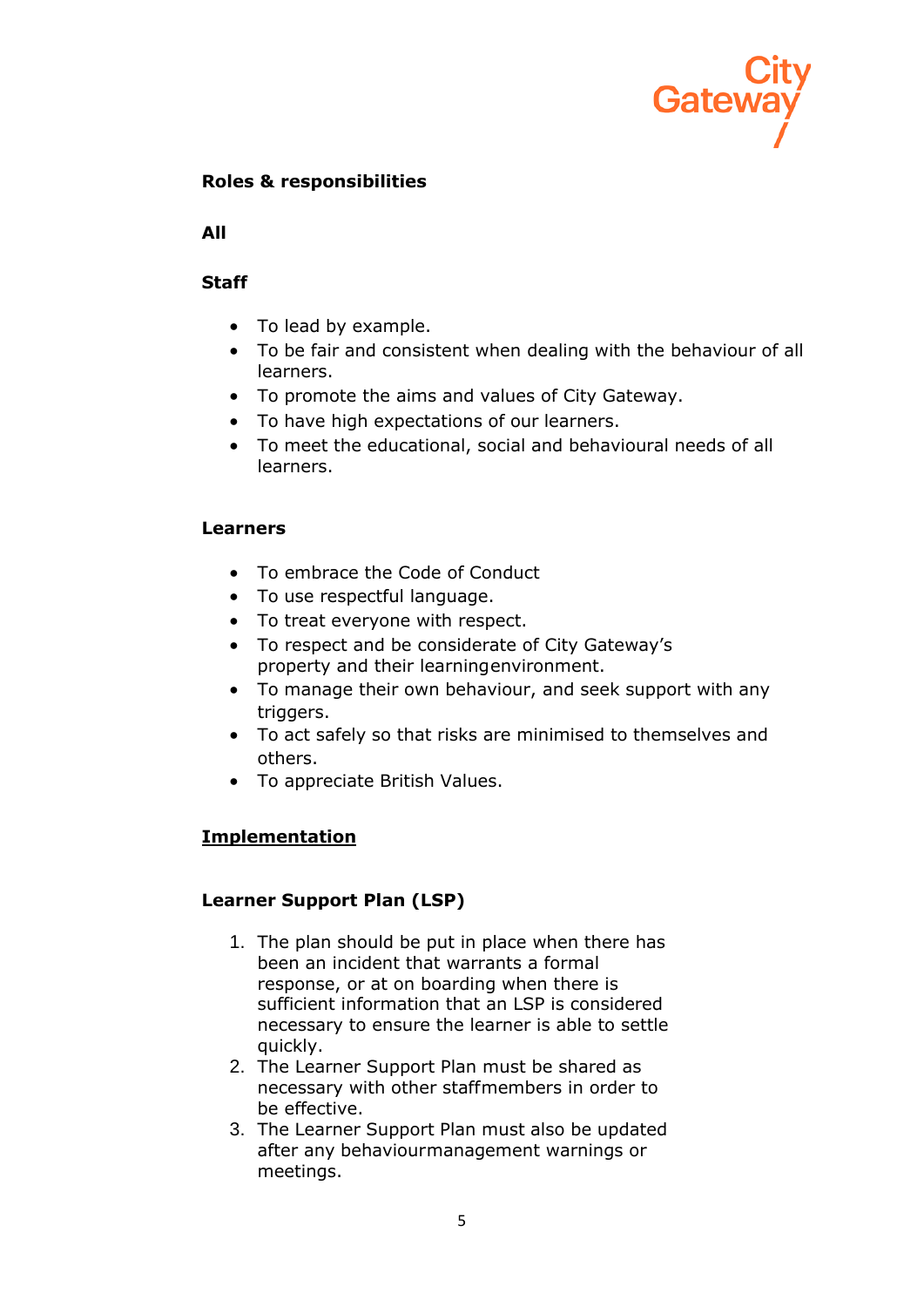

4. The Learner Support Plan must be reviewed and updated with the learner, parents/ carers (if relevant), relevant agencies and employers (where appropriate) within the timescale set, or in the event of any significant relatedconcerns.

The Learner Support Plan is a working document so should be addressed and updated as necessary.

## **Related documents**

This policy should be read in conjunction with the following:

- Staff and Learner Code of Conduct.
- Equality & Diversity Policy.
- Health & Safety Policy.
- Safeguarding, Child Protection and Vulnerable Adults Policy.
- Quality Policy.
- Learner Support Plan.
- Learner Handbook.
- Keeping Children Safe in Education 2021.
- Working Together to Safeguard Children 2018.
- Serious Crime Act 2015.
- Safeguarding Vulnerable Groups Act 2006.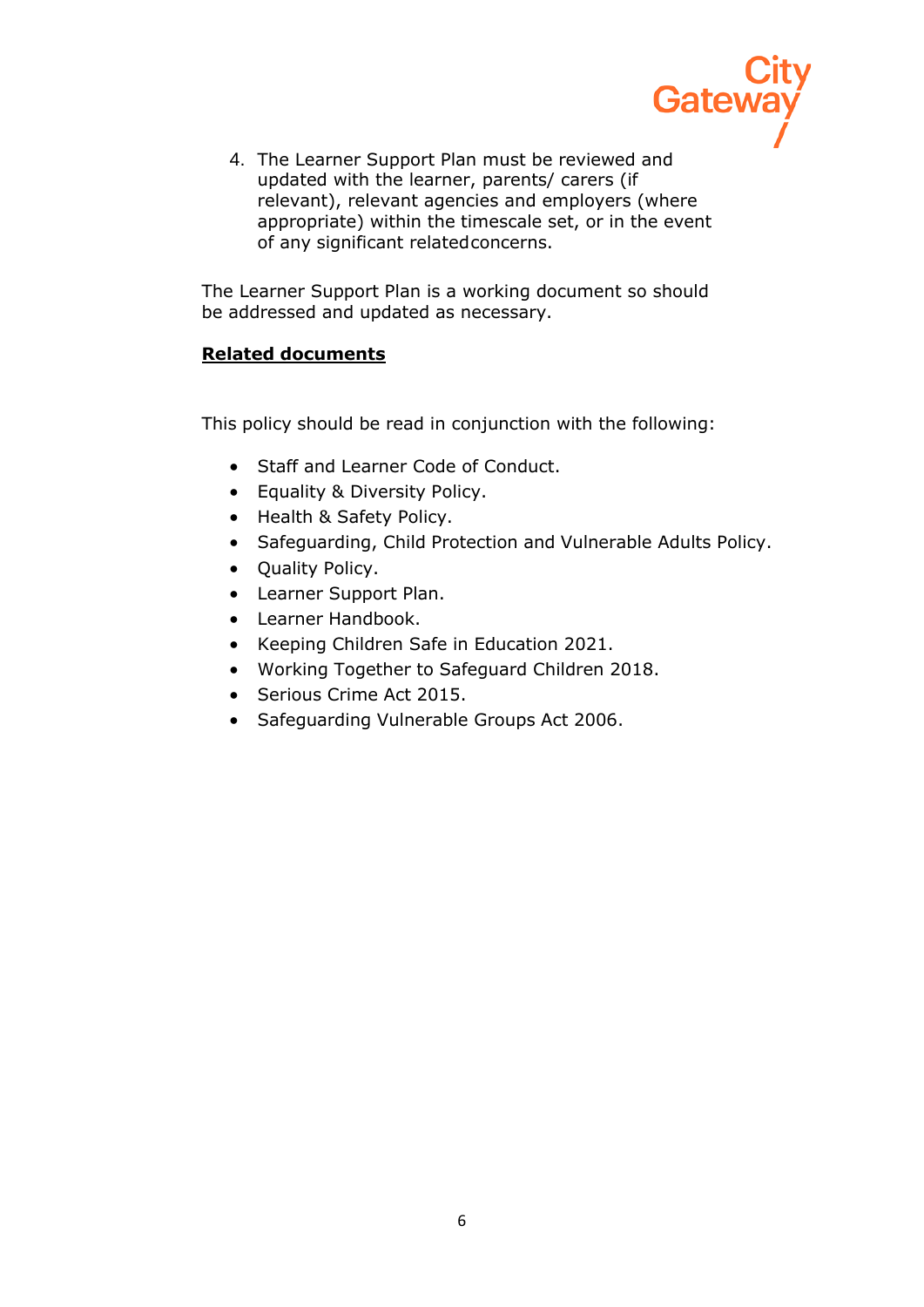

#### **LEARNER SUPPORT PLAN (LSP)**

(refer to Code of Conduct)

| <b>Name of Learner:</b>     |  | <b>D.O.B:</b>         |  |
|-----------------------------|--|-----------------------|--|
| <b>Course:</b>              |  | Plan<br><b>Number</b> |  |
| Date plan agreed:           |  |                       |  |
| Who developed this<br>plan: |  |                       |  |

| <b>Reason for LSP being drafted</b>                                                                       |  |
|-----------------------------------------------------------------------------------------------------------|--|
|                                                                                                           |  |
|                                                                                                           |  |
| <b>Potential triggers</b>                                                                                 |  |
|                                                                                                           |  |
|                                                                                                           |  |
| External factors (ACEs') limitations or advisory remarks (e.g. YOT /<br>Medical / Probation/ SEN / Other) |  |
|                                                                                                           |  |
|                                                                                                           |  |

**Learner voice and / or advocacy**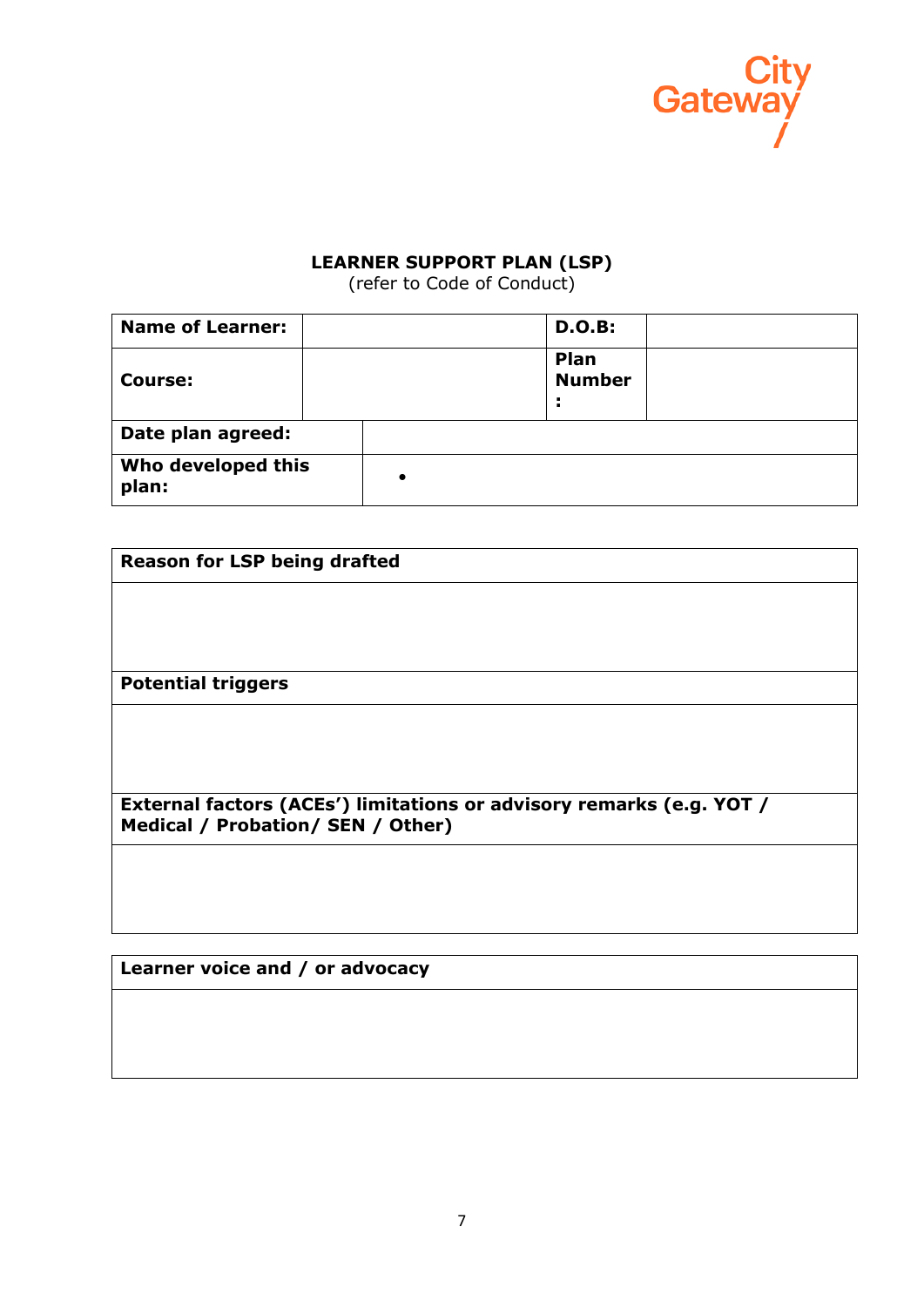

| Input from external stakeholder e.g. the parents/carers / key worker |                  |
|----------------------------------------------------------------------|------------------|
|                                                                      |                  |
|                                                                      |                  |
| <b>Agreed teaching strategies</b>                                    |                  |
|                                                                      |                  |
|                                                                      |                  |
| Monitoring arrangements - review timeframe                           | <b>Key staff</b> |
|                                                                      |                  |

| What we want<br>to see                  |  |
|-----------------------------------------|--|
| <b>Maintenance</b><br><b>strategies</b> |  |

| <b>First signs that</b><br>things are not<br>going well |  |
|---------------------------------------------------------|--|
| <b>Support</b><br><b>strategies</b>                     |  |

| <b>Where this</b><br>behaviour<br>leads next |  |
|----------------------------------------------|--|
| <b>Strategies</b><br>needed                  |  |